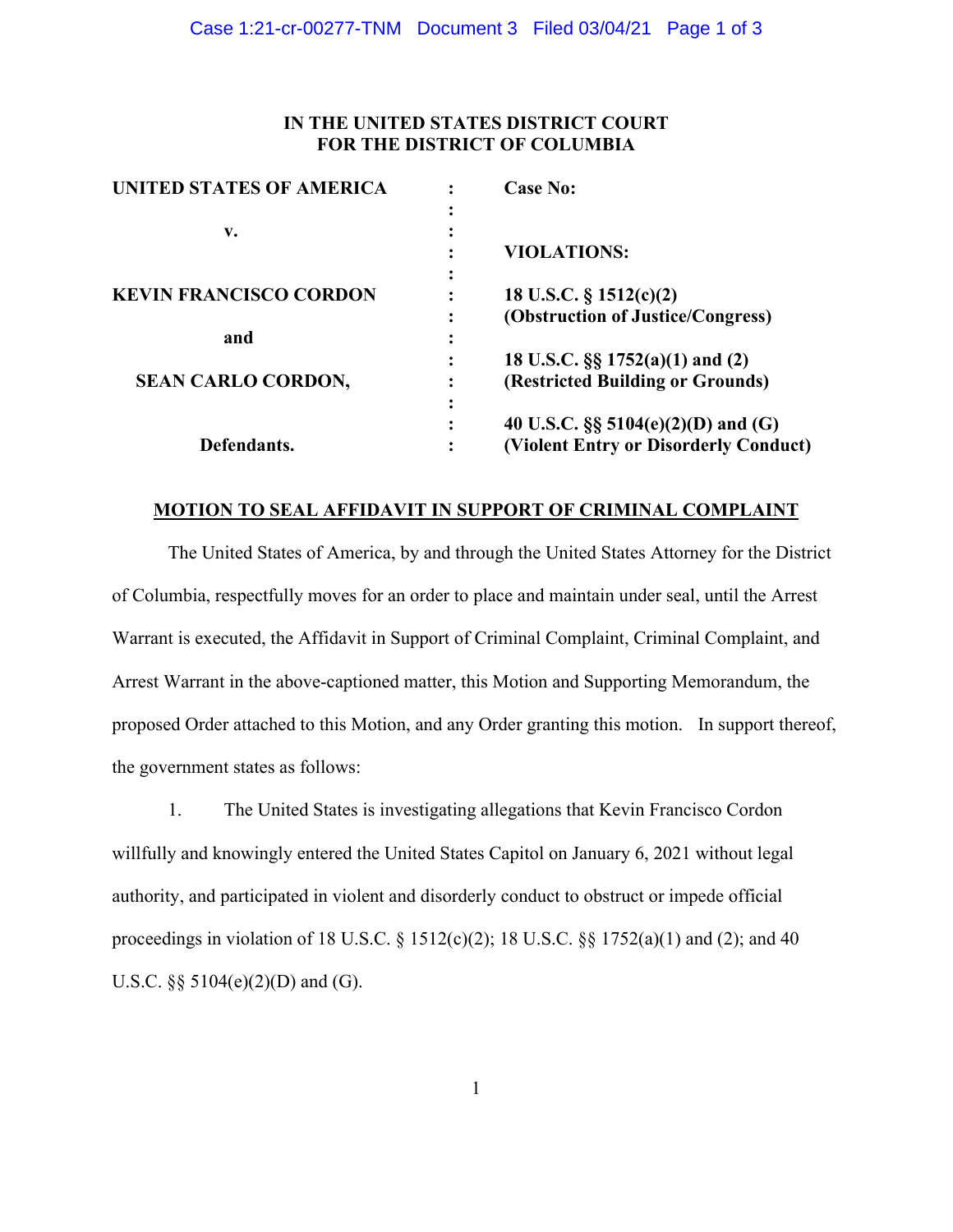#### Case 1:21-cr-00277-TNM Document 3 Filed 03/04/21 Page 2 of 3

2. Additionally, the United States is investigating allegations that Sean Carlo Cordon willfully and knowingly entered the United States Capitol on January 6, 2021 without legal authority, and participated in violent and disorderly conduct to obstruct or impede official proceedings in violation of 18 U.S.C. §§ 1752(a)(1) and (2); and 40 U.S.C. §§ 5104(e)(2)(D) and (G).

3. The Affidavit in Support of Criminal Complaint references evidence gathered in the course of the investigation, including the use of a digital device in furtherance of the crime. The public disclosure of the Government's evidence could compromise the integrity of the investigation, including the ability of the United States to locate and arrest the defendant, which also may lead to the destruction of evidence in other locations including the digital device. Thus, a sealing order is necessary to avoid hindering the ongoing investigation in this matter.

2. As stated in Washington Post v. Robinson, 935 F.2d 282, 288 (D.C. Cir. 1999), there is a presumption of access to Court proceedings. But, this can be overridden if "'(1) closure serves a compelling interest; (2) there is a substantial probability that, in the absence of closure, this compelling interest would be harmed; and (3) there are no alternatives to closure that would adequately protect the compelling interest." Id. at 290 (quoting Oregonian Pub. Co. v. United States Dist. Court, 920 F.2d 1462, 1466 (9th Cir. 1990)).

3. In this matter, the United States has a compelling interest in preserving the integrity of its investigation and arresting the defendant. A limited sealing order ensuring that filings related to the Criminal Complaint and Arrest Warrant are not accessible from the Court's public files is narrowly tailored to serve a compelling interest.

4. Furthermore, the United States respectfully submits that complying with the

2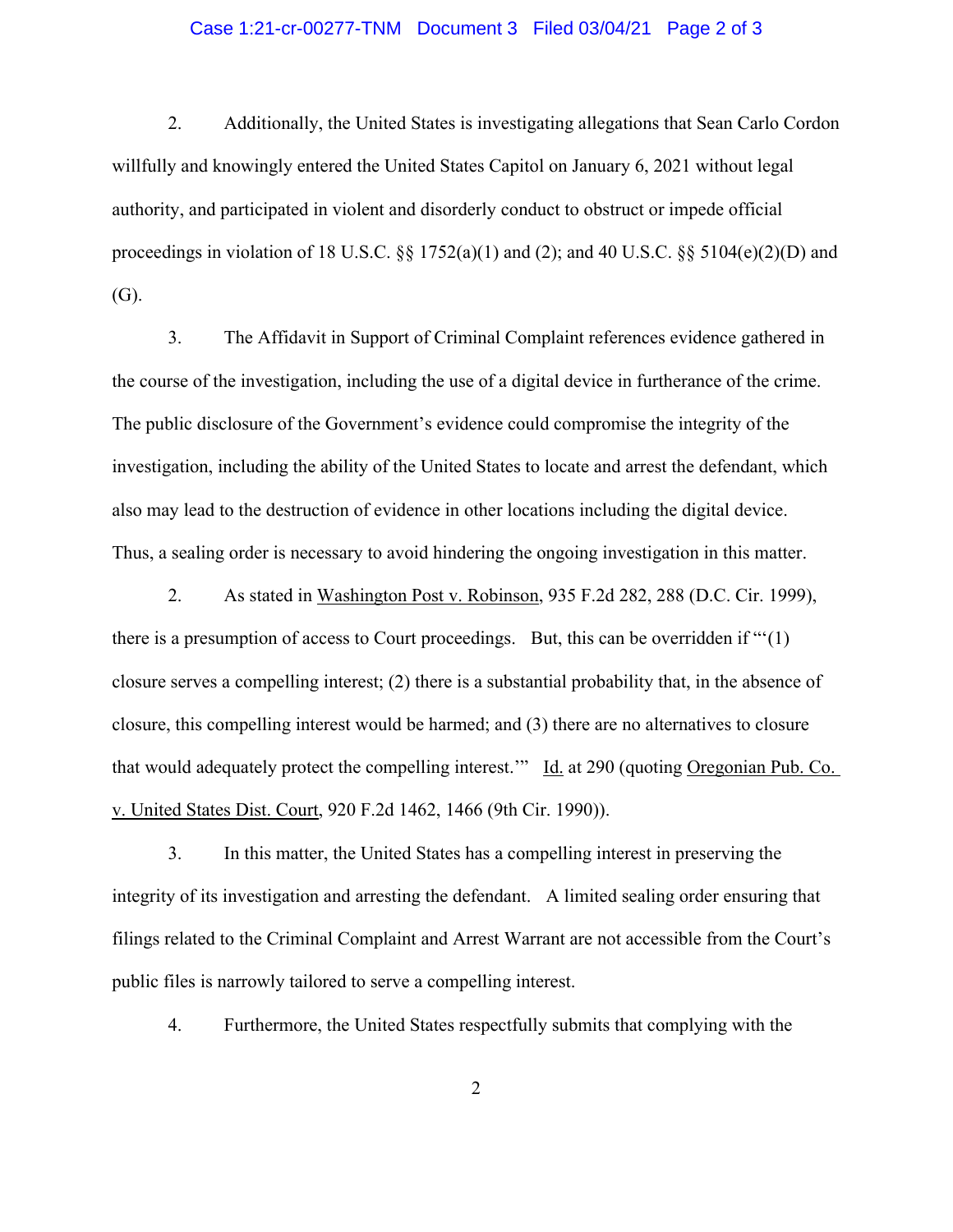#### Case 1:21-cr-00277-TNM Document 3 Filed 03/04/21 Page 3 of 3

normal notice requirements of Washington Post would defeat the purpose of the motion to seal. Persons who know the criminal justice system also know that docketing a motion to seal an Affidavit in Support of Criminal Complaint and Arrest Warrant, or a resulting sealing order, means that the defendant is charged with a crime, and the Government intends to arrest her. Thus, if this Motion or a sealing order were to become public, it would be the same as making public the Complaint and Arrest Warrant.

**WHEREFORE**, the United States respectfully requests that this Court issue an Order directing that the Clerk of the Court place and maintain under seal, until execution of the Arrest Warrant, the Affidavit in Support of Criminal Complaint, this Motion and Supporting Memorandum, the proposed Order attached to this Motion, and any Order granting this motion.

Respectfully submitted,

### CHANNING D. PHILLIPS ACTING UNITED STATES ATTORNEY

 $/\mathrm{s}/$ 

by: Clayton O'Connor Trial Attorney, detailed to the United States Attorney's Office for the District of Columbia 555 4th Street, N.W., room 9106 Washington, D.C. 20530 (202) 252-7243 (202) 353-9415 (fax) Clayton.OConnor@usdoj.gov